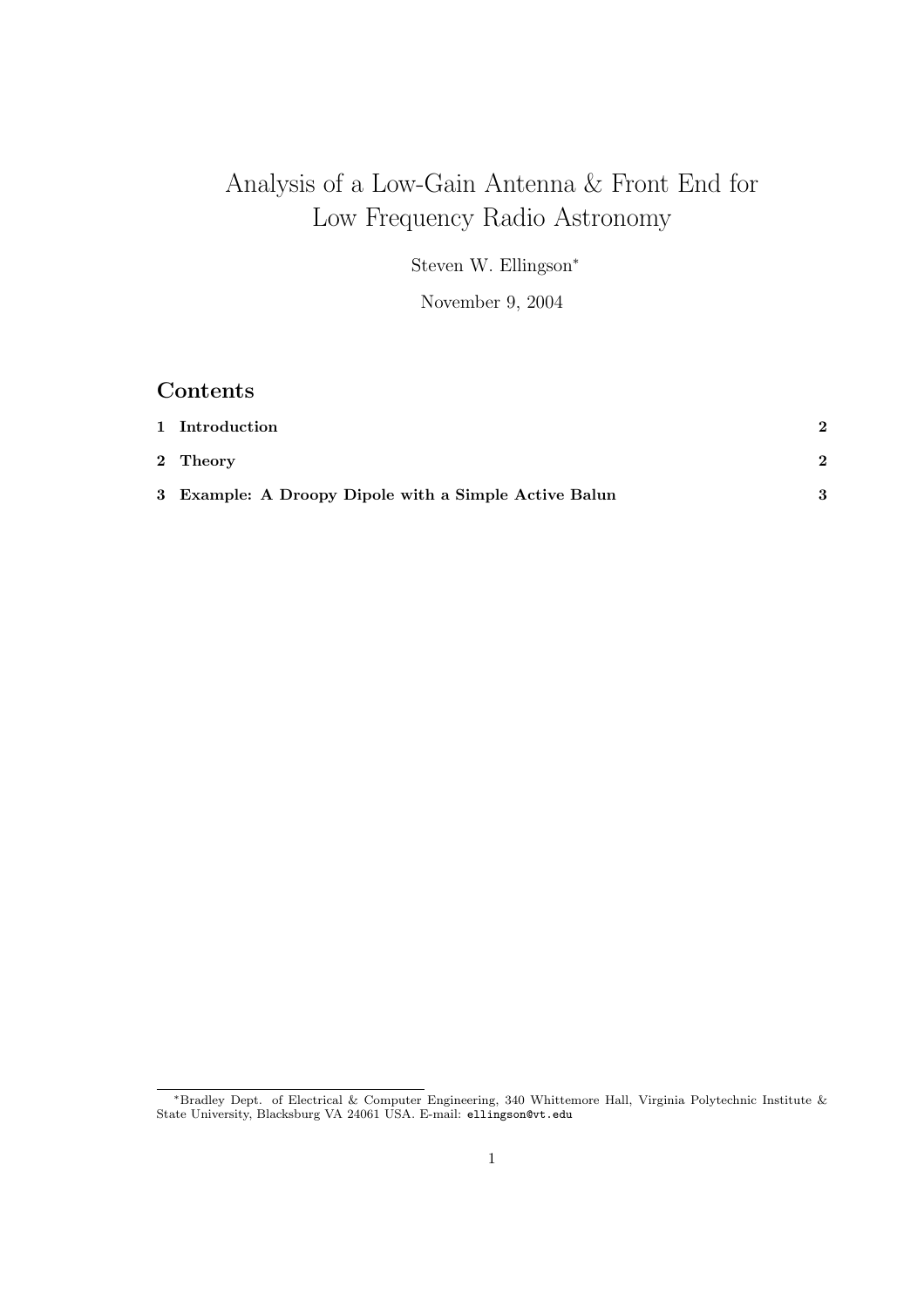### 1 Introduction

Proposed new low-frequency radio telescope arrays such as the Long Wavelength Array (LWA) will consist of many low-gain antennas which are combined through beamforming or correlation. The system temperature will be lower-bounded by Galactic background noise, which is very bright below 100 MHz. This report describes a method of analysis for determining the noise performance of an antenna plus front end with respect to this lower bound. A "droopy dipole" antenna with a simple active balun design is analyzed as an example.

## 2 Theory

In this analysis we consider the following components:

- 1. A low-gain antenna. The antenna delivers a power spectral density of  $kT_{sky}(\nu)/2$  into a matched load, where k is Boltzmann's constant  $(1.38 \times 10^{-23} \text{ J/K})$ ,  $T_{sky}(\nu)$  is the antenna temperature due to the Galactic noise background, and the factor of  $\frac{1}{2}$  accounts for the fact that two orthogonal polarizations are required to capture all of the available power.  $T_{sky}(\nu)$ is quantified in [1] for low-gain antennas and frequencies below 120 MHz. The other important parameter for the antenna is the terminal impedance  $Z_A(\nu)$  which, in general, varies considerably with frequency  $\nu$  over the frequency range of interest.
- 2. A preamplifier. The "preamplifier" is defined as an amplifier connected directly to the terminals of the antenna, whose purposes are typically to (1) constrain the noise temperature of the system and (2) buffer the impedance of the feedline from that of the antenna. Antennas for low-frequency radio astronomy (such as dipoles) will typically be balanced, whereas coaxial cable feedlines are unbalanced; thus, the preamplifier may also serve as a balun to convert the balanced output of the antenna into a single-ended input for a coaxial cable. The preamplifier is described in terms of its input impedance  $Z_p$ , gain  $G_p$ , and noise temperature  $T_p$ , none of which typically vary significantly in frequency.  $T_p$  can be sensitive to the impedance match at the preamplifier input, however this effect is technology-dependent and is difficult to model in a generic way. In this analysis, we will simply assume that this effect is insignificant compared to other effects, and note that this issue should be considered for future study.
- 3. A feedline. The feedline connects the preamplifier to the rest of the receiver, which is typically located in a different place. The feedline is described in terms of  $G_f(\nu)$ , which is it's gain as a function of frequency. Note  $G_f(\nu)$  is defined as *gain* (not loss) and therefore is always less than 1.

Let  $S(\nu)$  be the power spectral density of the desired signal – that associated with  $T_{sky}(\nu)$  – as it appears at the output of the feedline. One finds:

$$
S(\nu) = \frac{1}{2}kT_{sky}(\nu)(1 - |\Gamma(\nu)|^2)G_p G_f(\nu)
$$
\n(1)

where  $1 - |\Gamma(\nu)|^2$  is the fraction of power sourced by the antenna which is successfully transferred to the preamplifer. This fraction is variable and often much less than 1 due to the impedance mismatch between antenna and amplifier.  $\Gamma(\nu)$  is the voltage reflection coefficient at the antenna terminals looking into the preamplifier and is given by

$$
\Gamma(\nu) = \frac{Z_p - Z_A(\nu)}{Z_p + Z_A(\nu)}\tag{2}
$$

Also appearing at the output of the feedline is noise due to a variety of mechanisms. These include: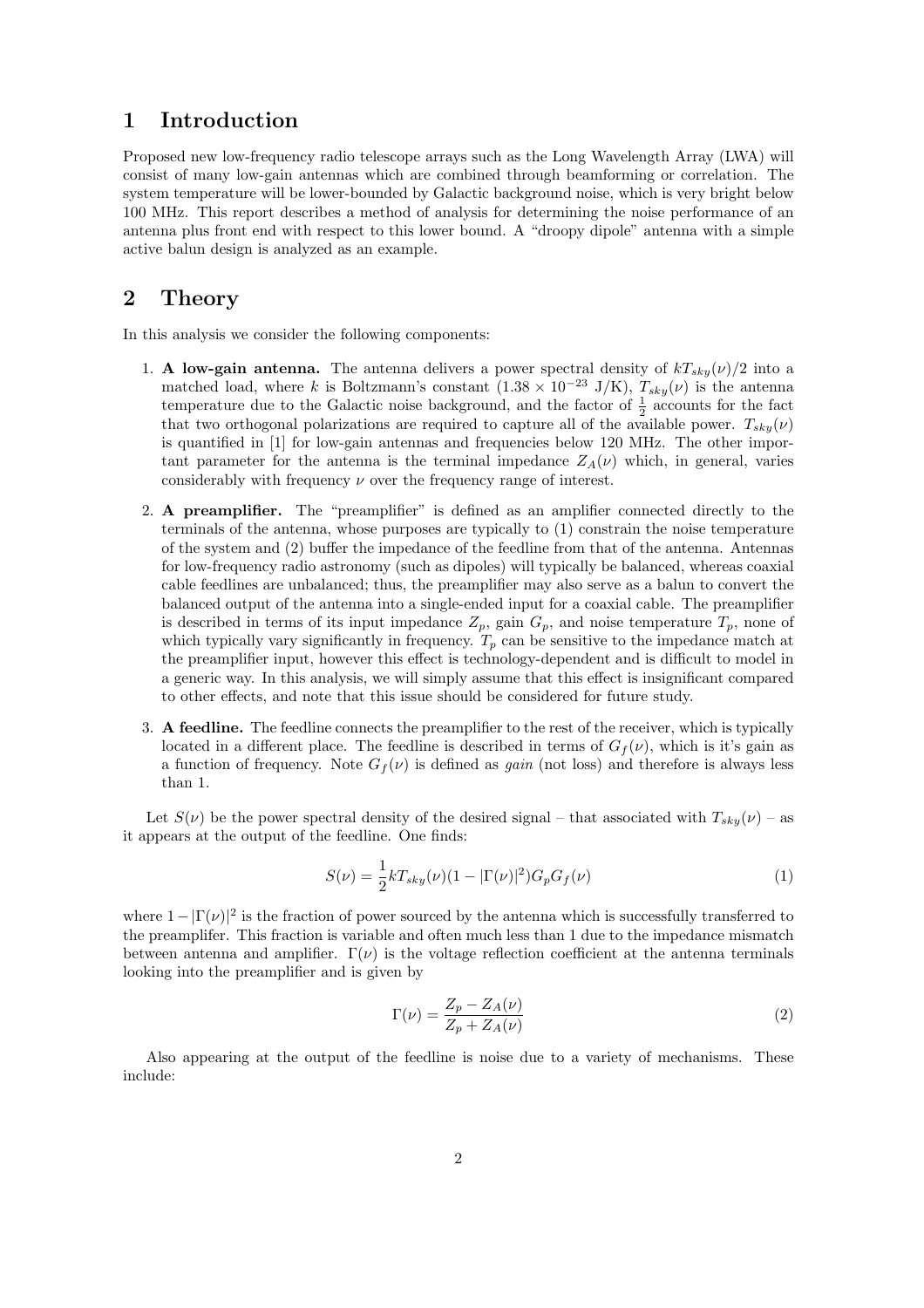• Environmental Noise, which is defined here as the noise received by the antenna due to terrestrial noise sources. This is anticipated to be the sum of two components: (1) The temperature due to that part of the antenna pattern which intercepts the surface of the Earth, and (2) the aggregate din of man-made activity, which is known to exhibit noise-like spectra. Concerning (2), an analysis of Tan and Rohner [2] of existing data on man-made radio noise in "quiet rural" scenarios puts the associated power spectral density about a factor of 5 below that of the Galactic background toward the poles. It is difficult to refine this factor further without specific information regarding the design of the antenna and its location; thus, we will assume that this factor is sufficient to make man-made noise insignificant relative to  $T_{sky}$ . Concerning (1), a worst case would be an isotropic antenna pattern and a physical temperture of 290 K for the surface of the earth, which would yield an environmental noise temperture  $T_{env} \sim 145$  K. The associated power density measured at the output of the feedline would then be:

$$
N_{env}(\nu) = \frac{1}{2} k T_{env} (1 - |\Gamma(\nu)|^2) G_p G_f(\nu) , T_{env} = 145 \text{ K}
$$
 (3)

However, this is very pessimistic since most reasonable antennas will have patterns which are "cos $\theta$ " in form; i.e., will have relatively low gain at and below the level of the horizon. Furthermore, it is noted that 145 K is small compared to the brightness temperture of the Galactic background at the frequencies of interest. Thus, we chose to neglect the contribution of environmental noise in this analysis.

• Preamplifier-generated noise, which can be defined in terms of the preamplifier's inputreferenced noise temperture  $T_p$  as

$$
N_p(\nu) = kT_p G_p G_f(\nu) \tag{4}
$$

• Feedline-generated noise, arising from feedline loss and can be defined in terms of the physical temperture  $T_{phys}$  as

$$
N_f(\nu) = kT_{phys}(1 - G_f(\nu))\tag{5}
$$

### 3 Example: A Droopy Dipole with a Simple Active Balun

In this section, we apply the above analysis to the case of simple antenna and active balun.

The antenna considered in this case is a very simple inverted-"V" ("droopy") dipole. Such an antenna can be constructed from inexpensive 1/2" copper pipe. Each arm of the dipole is 1.9 m long, resulting in resonance at ∼ 38 MHz. Bending the arms downward at a 45◦ improves the pattern characteristics while lowering the terminal impedance to  $50\Omega$  (balanced) at resonance. This design was analyzed using a NEC-2-based method-of-moments software package, assuming typical ground characteristics ( $\sigma = 5 \times 10^{-3}$  S/m,  $\epsilon_r = 13$ ). The results are shown in Figures 1 and 2.

For the sake of example, let us assume that the active balun consists of a cascade of two Mini-Circuits HELA-10D surface-mount balanced amplifiers followed by a transformer serving as balun. The HELA-10D is a simple and inexpensive ( $\sim$ \$20) device with gain  $\sim$  10 dB, noise temperature  $\sim$  360K, and input 1 dB compression point of about +20 dBm. This device has balanced 50 $\Omega$  inputs and outputs, which facilitate a good match at resonance at least. If we assume that the analog signal must travel to a receiver in an electronics hut over a low-cost RG-58-type coaxial cable 500 ft long, then a second HELA-10D is required to provide sufficient gain to overcome noise due to feedline loss, as we shall see shortly.

For this configuration, Figure 3 shows the relative contributions of the Galactic background, preamplifier noise, and cable loss as seen at the input of a receiver at the far end of the feedline. Although the impedance mismatch efficiency of this antenna is very poor away from resonance, Figure 3 reveals that this design is nevertheless noise-limited by the Galactic background over a frequency span at least 10 MHz wide. The explanation for this is simply that the Galactic noise background is extremely bright at these frequencies.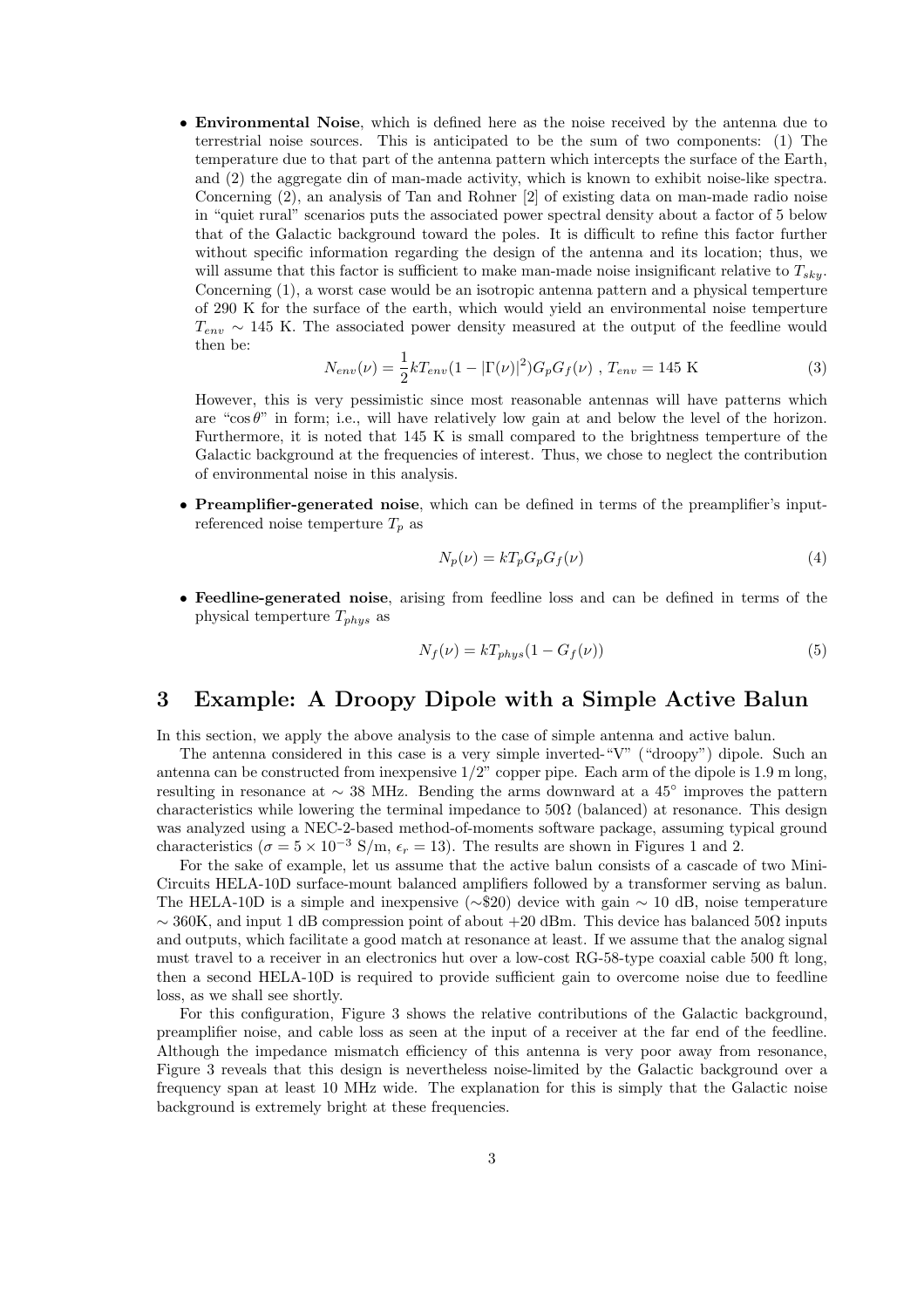

Figure 1: The "impedance mismatch efficiency"  $1 - |\Gamma|^2$  for the droopy dipole taking into account the imperfect ground described in the text. This quantity is the fraction of power captured by the antenna which is accepted by an active balun with  $50\Omega$  input impedance.



Figure 2: Co-polarized gain of droopy dipole at 25 MHz (Dash), 38 MHz (Solid), and 55 MHz (Dash-Dot) taking into account the imperfect ground described in the text. Note that the gain is in fact very low at and below the horizon, suggesting that the noise contribution from the Earth's brightness temperture will be very low, as suggested in the text.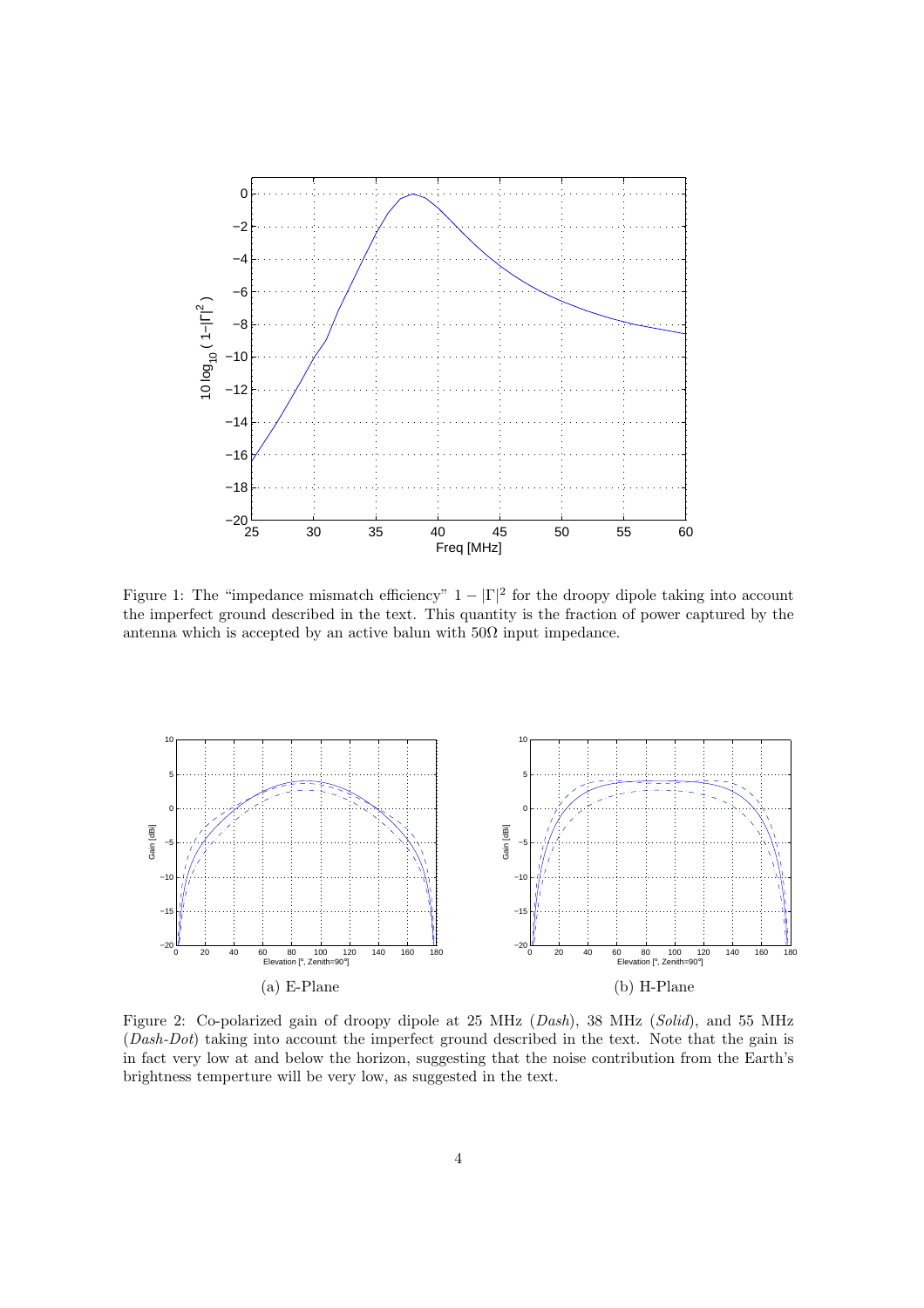

Figure 3: Power spectral density (PSD) presented to a receiver due to the Galactic background noise, the noise temperature of the proposed active balun, and the loss-induced noise temperature of 500-ft of RG-58 feedline. The Galactic background intensity was computed using the method described in [1]. Note that the receiver will be Galactic background-limited by at least 4:1 from 30 MHz to 48 MHz, and by 10:1 from 33 MHz to 43 MHz.